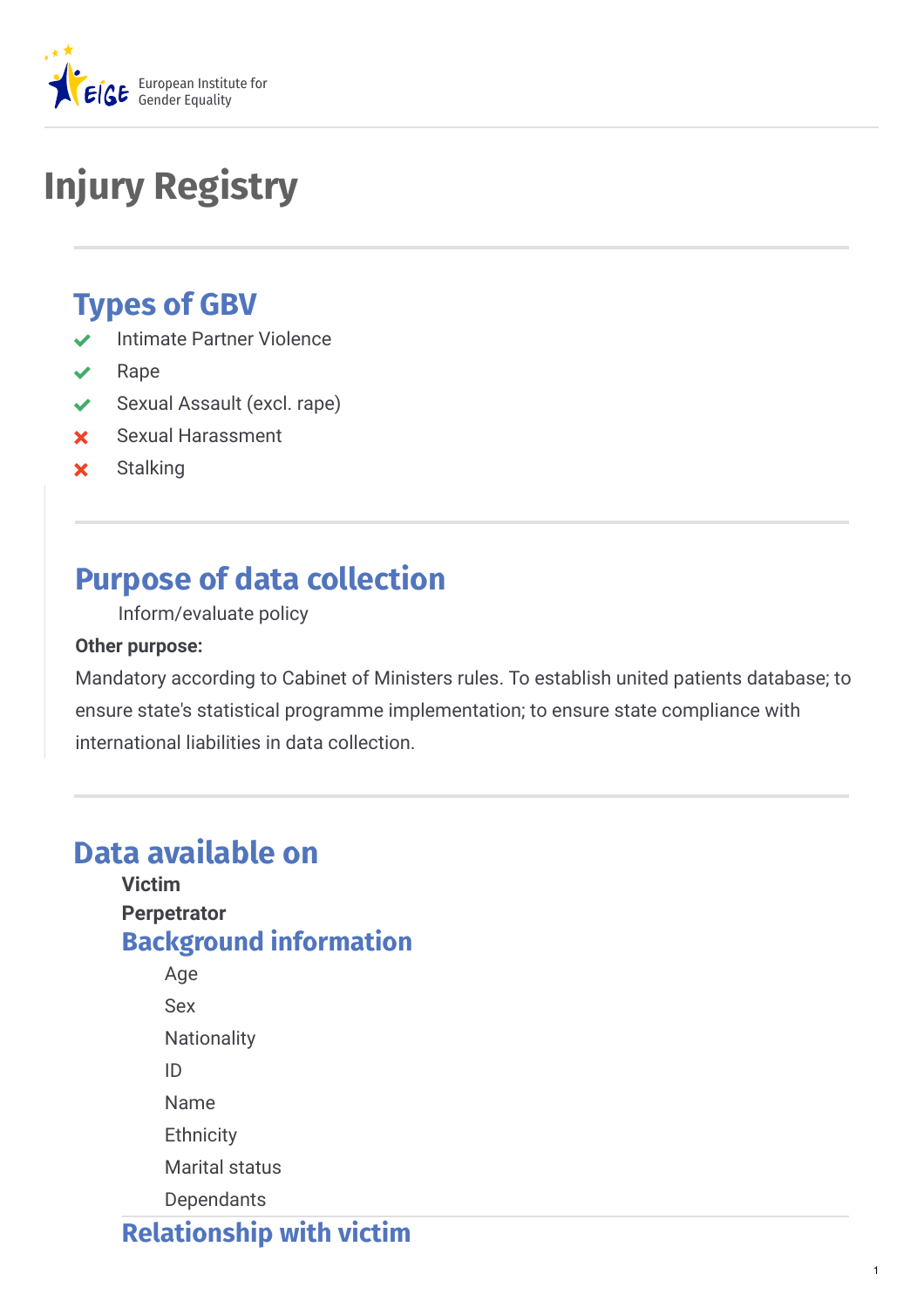Yes

**Additional information:** This means that it is recorded whether there exists a previous relationship between victim and offender (e.g. family, intimate partner) or not (stranger).

# **[Re-offending](http://www.likumi.lv/doc.php?id=181288)**

No

**Witness**

# **Background information**

Age

Sex

**Nationality** 

ID

Name

**Ethnicity** 

Marital status

**Dependants** 

# **Relationship with victim/perpetrator**

Yes

# **Incident description by witness**

Yes

# **Children witnessing IPV incident**

No

**Incident**

### **Code system used**

**Health** 

\* SSK 10 Classification

# **Description of incident**

Date/time

Harm/injuries

Location

Type of violence

**Other:** Date and time of injury, geographic location, type of injury, intent of offender,

description of incident.

## **Protection order**

No information available

## **Civil justice data**

No information available

## **Incident respond resources**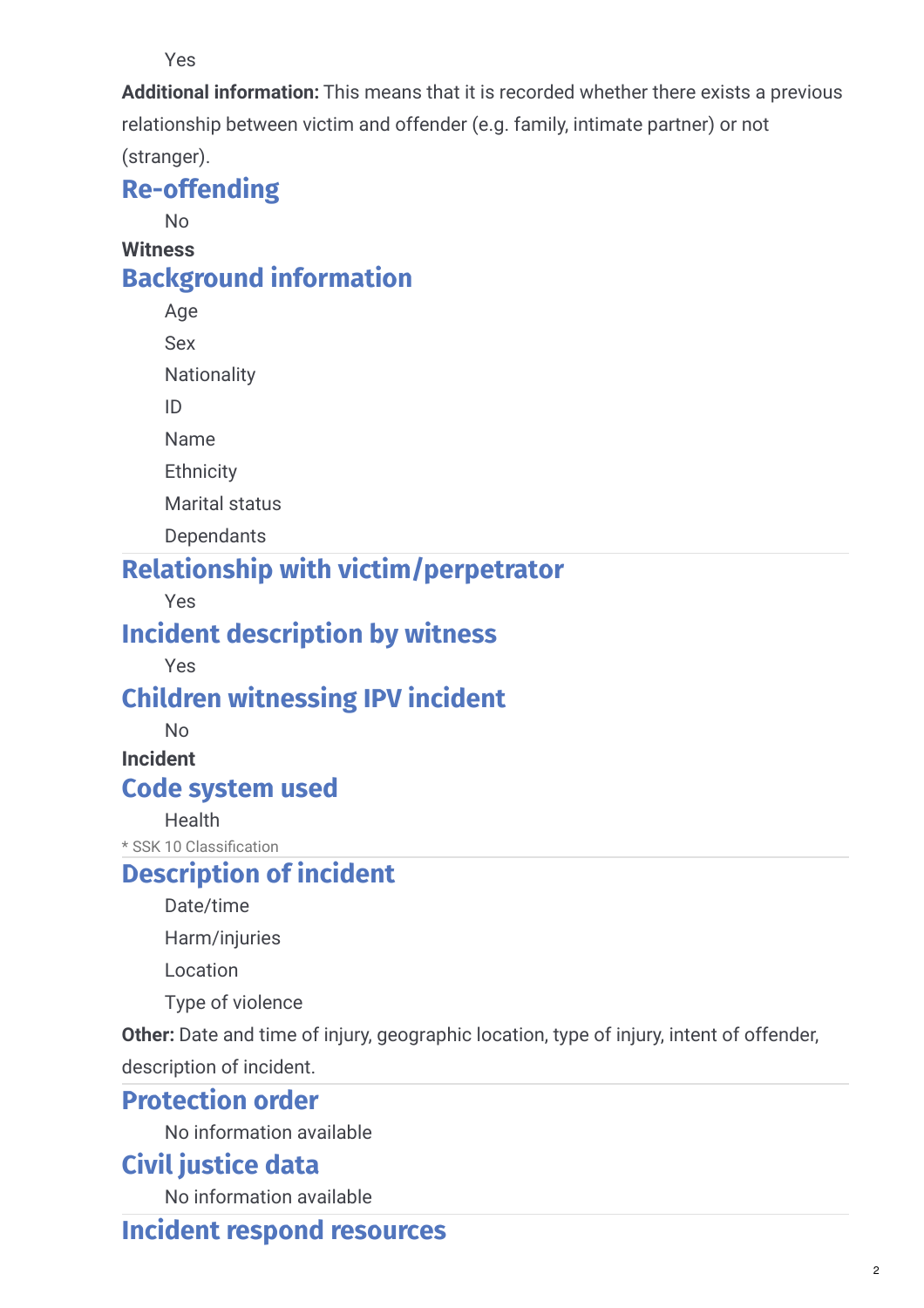No information collected on Incident respond resources

#### **Prosecution process**

This administrative data source does not collect information on Prosecution process  $\mathbf{x}$ 

**Outcomes**

#### **Perpetrator**

**N. of cases resulting in arrest**

No

#### **Charged with more than one offense**

No

### **Victim**

#### **Death as result of incident**

Yes

# **Characteristics Storage System**

- $\vee$  In paper form
- Electronically (single files)
- Electronically (database)

## **Frequency of updating**

Ongoing

### **Quality assurance process**

Data collection and coding done according EU Injury Database IDB guidelines and data

quality requirements. Personally identifiable information is encrypted

## **Comparability**

**x** No information available

# **Timeliness**

**x** No information available

## **Current developments**

**x** No information available

# **Relation with third parties**

#### **Reported to third parties**

Yes

**Name of organisation:**

Ministry of Welfare